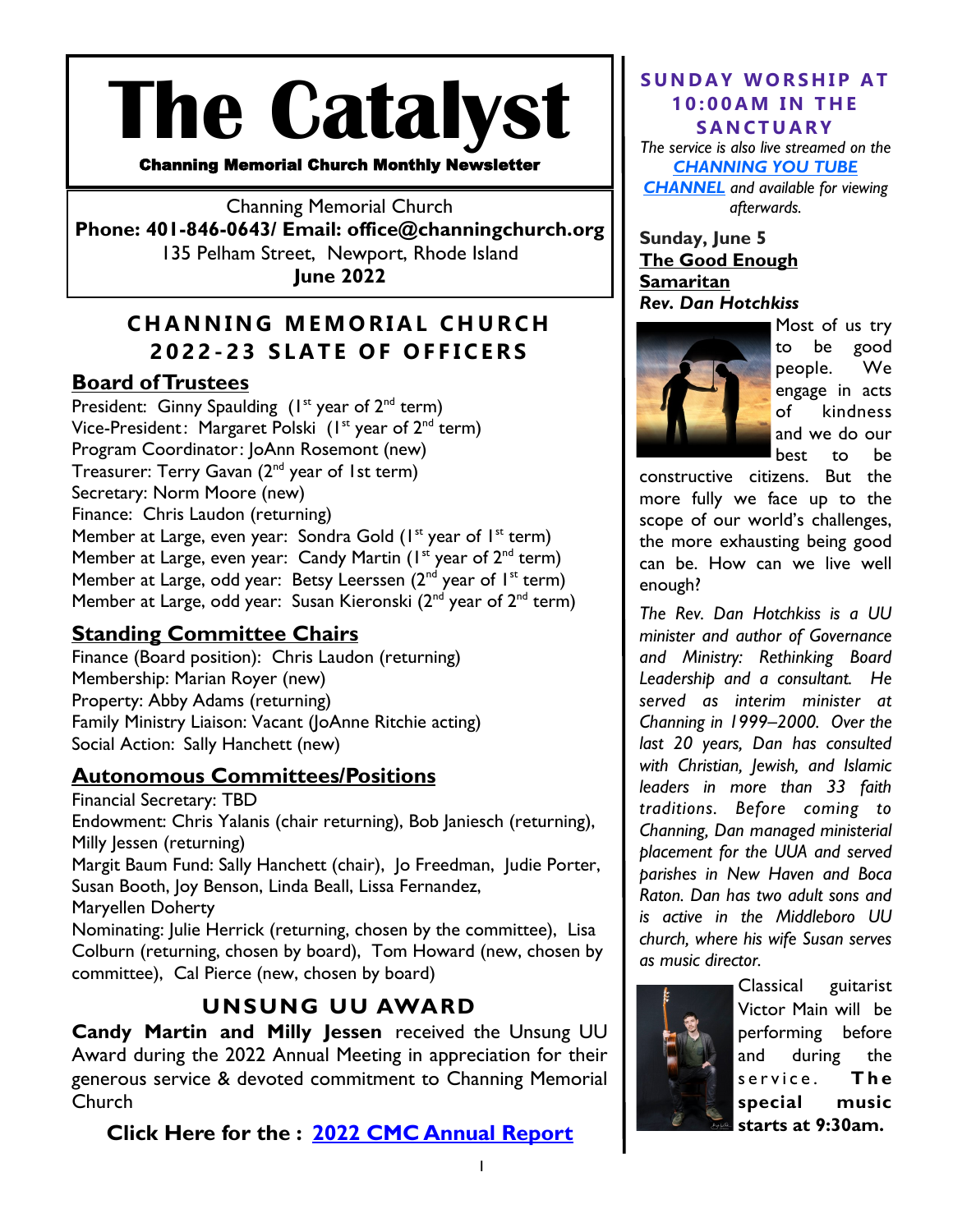

## **Sunday, June 12 What's at the Core -- The Challenge of Unitarian Universalist Theology** *Rev. Bill Zelazny*

Launching from an essay by the Rev. Dr. Rebecca Parker, author and past-President at Starr King School for the Ministry, Bill will look at the question is there or not a center of Unitarian Universalism theology If not, then what is there? What might be the value or hinderance of theological pluralism within our faith

**This week is our 2nd Sunday Nonperishable Foods Collection to be brought to local food pantries.** 

#### **Sunday, June 19 Do You Have a Question for Me?**  *Rev. Bill Zelazny*



This Sunday will be a service of s p o n t a n e i t y, creativity and collaboration.

It's our annual "question box" sermon when we will have a Q & A conversation focusing on questions that come from congregation about some aspect of Unitarian Universalism, U and U history, faith, spiritual journey, religion, or whatever , but no political questions, please. Bill will try to answer them and if he does not have the answer, he'll make one up. Actually, he will do some research to get an answer. As is often said, the is no such thing as a stupid question. If we do not know something, then a question is in order. Come to see what develops this Sunday.



# **Summer Worship Service Break June 26 – July 31**

**Summer recess – no Sunday services. Services will resume Sunday, August 7th with four interesting and unique services, both outdoors and indoors. Watch for information in the Summer July/August Catalyst!**

# **C H A N N I N G C H U R C H C H A L I C E C H I L D R E N**

May was another crazy month for Chalice Children!!!! One week, we had no teachers, most weeks we had 2 kiddos, another week 4 different kiddos. The Choir Sunday, we went to the service. Memorial Day weekend, we did not have class. Actually, I would say that is how the whole year, partly due to COVID. Let's hope next year COVID is behind us, and we can rejuvenate our program with more participants and no more long stretches of health-cautious cancellations!!!!

We have two more weeks of Chalice Children's class for the year. June 5, we will wrap up our year in review. June 12 we will do a small presentation about what we learned about the  $7$  (and  $8<sup>th</sup>$ ) principles, and we will wow everyone with our rendition of a Native American drum poem. Following the service, we will have an Ice Cream Social!!!

As many of you already know, I will not be returning as the Family Ministry Coordinator and Chalice Children teacher next year. I will, however, be organizing curriculum so that whoever takes over will be able to choose from several prepackaged lessons throughout the year. I will also be available to train and consult with the new teachers.

Thank you all for your support and you WILL be seeing me at Channing next year!!!

~JoAnne Ritchie, Family Ministry **Coordinator**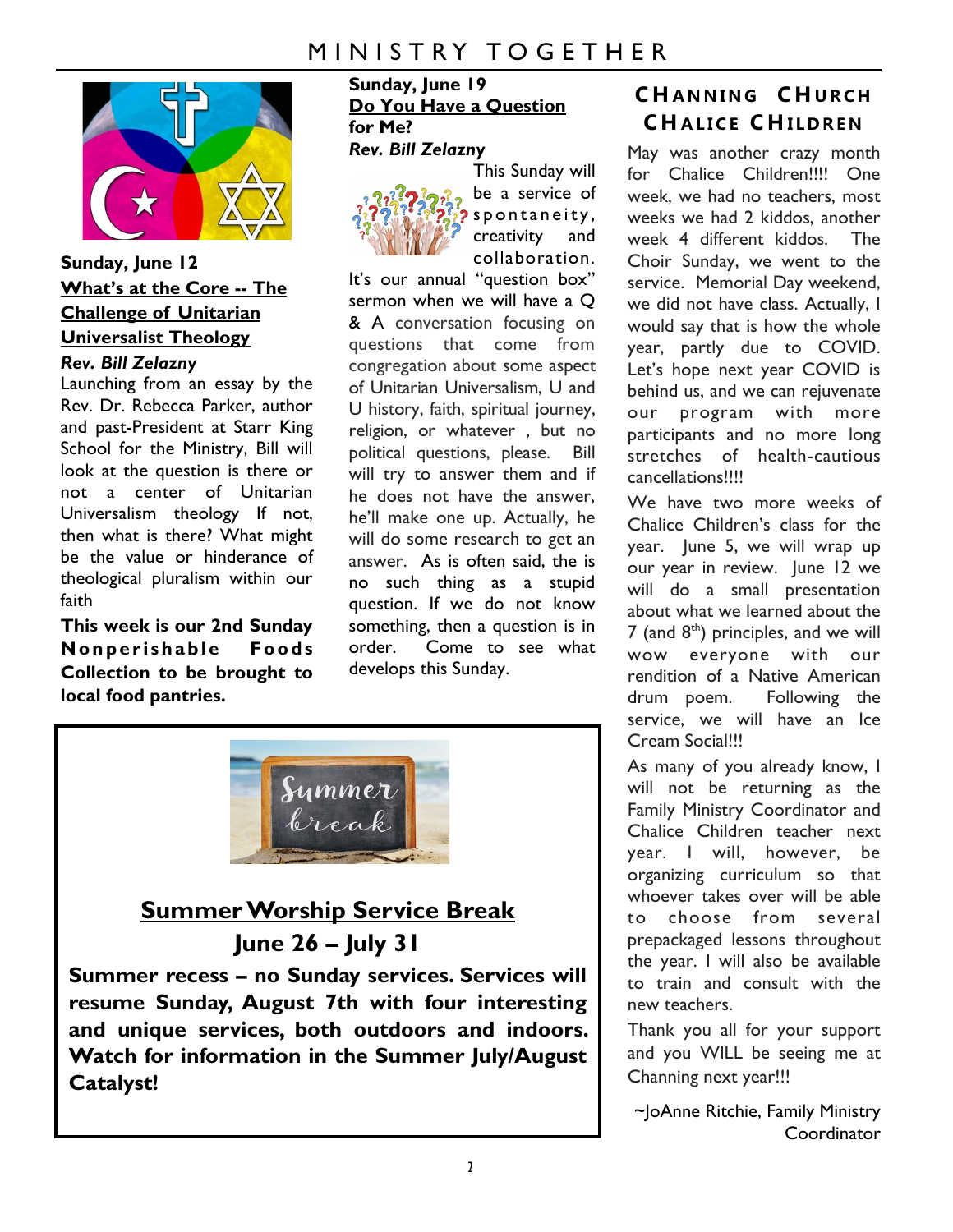# B O A R D O F T R U S T E E S



# **P R E S I D E N T ' S M E S S A G E**

Greetings! Summer is really on its way. As I was thinking about what to write this month, I googled the question "What events are celebrated in June?" It just so happens that Woman's Day Magazine had an article all about that! So if you want to know, just google womansday.com and you will be amazed to find that each day has a plethora of events that are celebrated! Of course, the most known reasons for celebration are Father's Day, Flag Day and Juneteenth and June is Pride Month. It is also the month that school is out for the summer break and camps for kids of all ages gear up and commence.

For us at Channing it is the last month of our Church year where we tie up loose ends and begin to think about taking a little time off to relax and enjoy some summer travels and time off. It has been a busy year! At our annual meeting on May 25<sup>th,</sup> we shared our reports of important events of the past year, and elected Board and committee members. We identified some appreciations, concerns, and goals for the future. We also gave thanks for the good fortune we have enjoyed with the reopening of in person services and events in which we were able to personally connect and share our time, talent, and treasure with each other and with the larger communities of those in need. We have been a truly caregiving community.

I am continuously aware of and impressed with the ever-present acts of caregiving that happen in this Channing community. Whether its giving care to a personal loved one, or to a community member, or to those in need in the larger world, Channing members and friends are truly generous. So this month I would like to remember and honor all who take on this challenge of caregiving. These words of meditation by **Sara Goodman** are an offering in recognition of the work you do in each day for the wellbeing of others:

*"Join me in the spirit of prayer and meditation. Find a comfortable place for your body. Breathe as deeply as you are able.*

*Hold in your mind the image of all things, all beings, coming from the same tree, roots stretched in limitless tangles of connection and sustenance. Interconnected and interlaced in a web of living and dying that is so beautifully designed, and most times, invisible.*

*Join me in breathing.*

*Breathe in for our lives touched by ancestors known and unknown. Breathe out for living lives that will touch our descendants.*

*Breathe in for folks held in loving arms as they were raised up. Breathe out for folks who had to make their own way too early in their lives.*

*Breathe in for beloveds who we hold close in our hearts every day. Breathe out for beloveds we sometimes have trouble reaching out to.*

*B* reathe in for loving, *Breathe out for losing.*

*Breathe in for parents doing the best that they can. Breathe out for the impossible decisions they've had to make.*

*Breathe in for those living with addictions, mental illness, and grief. Breathe out for those living with and caring for folks living with addiction, mental illness and grief.*

*Breathe in for caregivers of all kinds who give of themselves to make other people's lives better, more whole.*

*Breathe out to honor this holy work.*

*Let's take a moment of silence together."*

> Have a great summer … With gratitude …Ginny

## UKRAINE DINNER **F O R R A I S E S \$ 1 8 3 0 F O R R E F U G E E S !**

**F r o m B e t s y Leerssen:** Thank you all so much for your generous donations to the World Central

Kitchen! Our Pot luck was great fun and I sent WCK checks totally \$1,830! Our contributions will support their efforts to feed the refugees from Ukraine.

My Special thanks go to those helping at the dinner: JoAnn Rosemont, Joy Benson, Ginny Spaulding, Katie and Laura Yalanis. I couldn't have done it without you!

## **J U N E O F F I C E H O U R S**

**Tuesday. Thursday & Friday, 10:00am-3:00pm** *Closed Monday & Wednesday*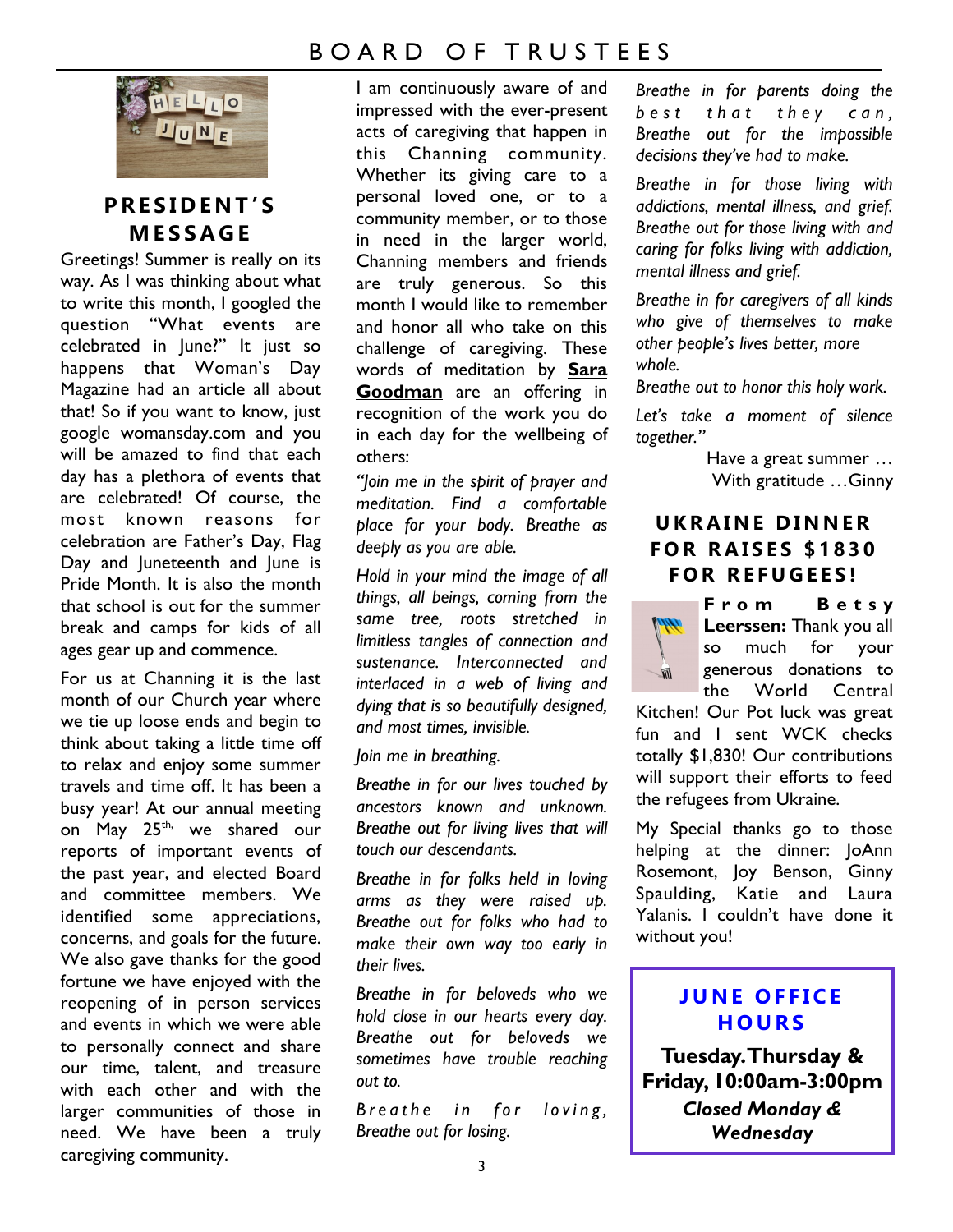# SPIRIT OF COMMUNITY

# **C A R E G I V I N G U P D A T E**



Many thanks to Diane Bonds and Diane Borrow ...<br>Barbara Russell-Willett, who did a

great job keeping up with congregational news while serving as Caregiving coordinators for May!

We have all been frequently reminded over the past few months that the Covid pandemic is not yet behind us. Several of our members and friends have tested positive for the virus recently – as far as we know, everyone has been either asymptomatic or only had mild symptoms.

Please keep Robert Allott in your thoughts as he deals with some orthopedic issues. After having a left hip replacement last December, he will now undergo the same procedure on the right hip in early lune. Robert is now retired, but still playing music regularly. We wish you a quick and complete recovery, Robert!

Terry and Craig Gaspard are thrilled to announce the birth of their second grandchild, Patrick Thomas, on May 2. Patrick is the son of the Gaspards' daughter Tracy and her husband Austin.

Congratulations to two members of the Todd and Jessica Thomas family who are new graduates! Collin graduated from the Met School and will attend IYRS in Newport. Morgan recently graduated from the University of New Hampshire. We wish both of you the best, wherever your roads take you!

Please remember that the Channing Caregiving team is always available to offer support to anyone who is feeling isolated or needs a bit of cheer. If you know of anyone who could use a friendly phone call, a meal offering, a ride to an appointment, or some other assistance, we welcome hearing from you. **The June** 

**coordinators are Sally Hanchett and JoAnn Rosemont, with help from Kate Dempsey.** You may contact one of these individuals, or the other Caregiving program coleader, Lindsay Cassidy

> ~Linda Beall, for Channing Caregiving

### **T H E S H A R I N G L O C K E R**



Our June collection for the Sharing Locker is in honor of the men in our

lives for Father's Day. We would appreciate **shaving cream, lotion and after shave, though any toiletries and cleaning supplies are appreciated**. Also as a special Sharing locker collection we want to remember and support our veterans. **Starting Memorial Day weekend, we will kick off a special collection for the veteran's home in Bristol.** We have been advised they would especially appreciate **sunglasses, ball caps, tissues and sweat pants in size med and large.** 

#### **T W O " J O Y S " F R O M T H E G A S P A R D S !**

1. Terry and Craig Gaspard are happy to announce the birth of their second grandson this year (this time to their daughter Tracy). Patrick Thomas Martin was born on May 2, 2022 at Newport Hospital.

2. Terry's new book "The Remarriage Manual: How to Make Everything Better the Second Time Around" was just awarded the The Independent Publisher's 2022 Gold award for Self-help. Previously, it was the winner of American Book Fest's 2020 Best Book Award in "Self-Help: Relationships."

### **C E L E B R A T I N G T H E**  LIVES OF **J O E A L A I M O & A L I C I A S P I N N E R Wednesday, June 15, 1:00pm, Sanctuary**

*From Alicia's son David Tarpy*: We would like to invite you to a celebration of Joseph Alaimo and Alicia Spinner, two longtime Rhode Island residents and loyal members of the Channing Memorial Church. Joe was a Professor of American Studies at Roger Williams University, and Alicia was (among many other things) a pre-K and elementary school teacher. Both were avid travelers and enthusiasts of the area's lighthouses and rich local history. Joe was a gifted artist, writer, and classic movie enthusiast with a kind heart, and Alicia was a gentle soul who enriched the lives of many. Please join us in sharing the stories and memories of two lives well-lived.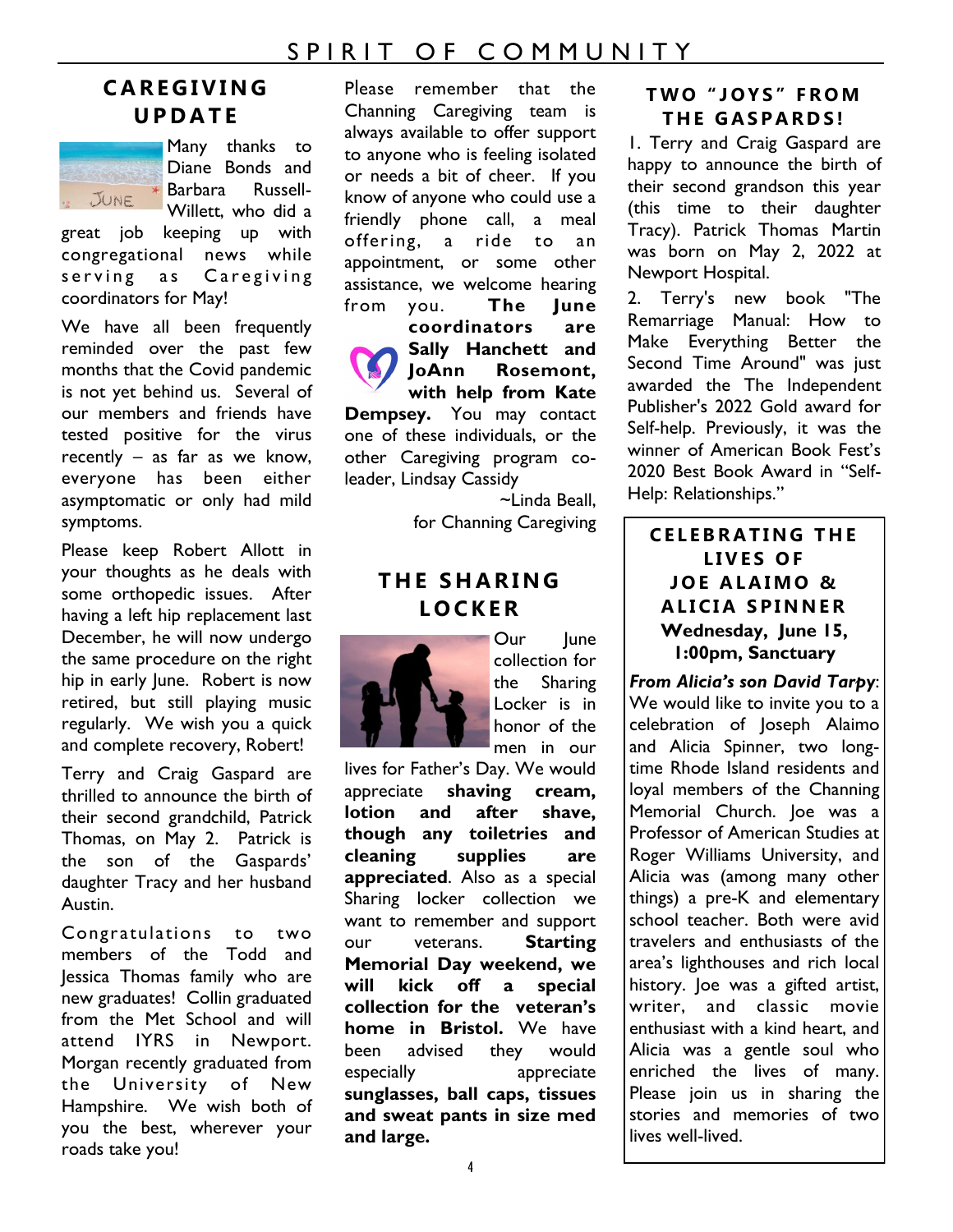

## **ECO BITS & TIPS**

#### *Summer 2022: Full of Crises and Opportunities*

It is discouraging to see all the crises around us seeming to be getting more severe. Higher costs of living (fuel, food) and resource shortages, mainly water shortages here in the American southwest have expanded to include many food producing areas of the world . War, economic and climate change pressures are the main drivers of forced immigration It's fair to ask where all this is taking us. Could there be opportunities amidst all of these crises?

But the opportunities are there if we look. The Russian invasion of Ukraine has refocused continental Europe to press ahead with a less intensive carbon energy future free of Russia's oil, their main source of support for their invasion. Even nuclear power plants in Europe and the US are being considered for refurbishment and continued use rather than decommissioning. Germany, Europe's largest economy, has cut ten years from its original 2045 carbon-neutral goals that are now only 13 years away in 2035.

The transition from a fossil fuelbased energy economic to a no carbon future has become more earnest, but it will not be smooth and without some pain

# SOCIAL ACTION

just like we are experiencing at the gas pump now. We all know the options short of buying hybrids or full electric vehicles, still a significant investment for many of us. Carpooling, consolidating car trips outside the home and even looking for entertainment and exercise like walking and bicycling from our house. And that just covers transportation. One or two Channing members have done this already, but Terry and I decided to install a 3.8 Kw photovoltaic system.

I am happy to announce that due to several favorable factors, Our PV system costs us nothing, will likely reduce out electric bill also to nothing. While we will not profit financially due to the program we chose, it will likely eliminate our electricity costs most months. I will be giving updates and can show members with the phone app from Solar Edge that I have on my phone.

One new resource I would like to share with Channing members is The Carbon Removal Show. It's a podcast, where the hosts interview scientists and entrepreneurs of all forms of carbon capture. From tree planting to Direct Air Capture (known as DAC). I personally have come to realize that technology will necessarily need to play a role as we attempt to slow and reverse the growth of carbon dioxide in the atmosphere, the main culprit in 'global warming/climate change.'

Lastly, support for The Islanders, our family entry into the Climate Ride and our weekend fundraiser called Green Fondo, Western New York is ongoing.

We have individual pages on the website: Climateride.org. We will likely hold a cookout for contributors and those considering this. Like last year, It will be held at our home on Cherokee Drive in Portsmouth. The date we are eyeing is Saturday, August 27<sup>th</sup> at 2 pm (rain date Sunday the  $28<sup>th</sup>$ ). Hope to see you there. Check with me at 401-418-2982 in early August.

Have a great summer everyone!

~Craig Gaspard, for SAC

## **U U A G E N E R A L A S S E M B L Y**

*General Assembly (GA) is the annual meeting of our Unitarian Universalist Association (UUA). Participants worship, witness, learn, connect, and make policy for the Association through democratic process. Anyone may attend; congregations must [certify](https://www.uua.org/ga/congregations/12848.shtml) annually to have voting delegates* 

In 2022, you will have the option of meeting online or inperson! For those who enjoyed the convenience and accessibility of remote participation, General Assembly will continue to offer virtual attendance with robust programming and enhanced delegate discussion tools. For those who have been missing the physical experience, GA 2022 will also feature face-toface interactions, hanging banners, a browsable exhibit hall, meals with friends old and new, local site attractions, and more! **Join us June 22 - 26, 2022 online or in-person in Portland, Oregon**. **For more info go to: https:// www.uua.org/ga**

5